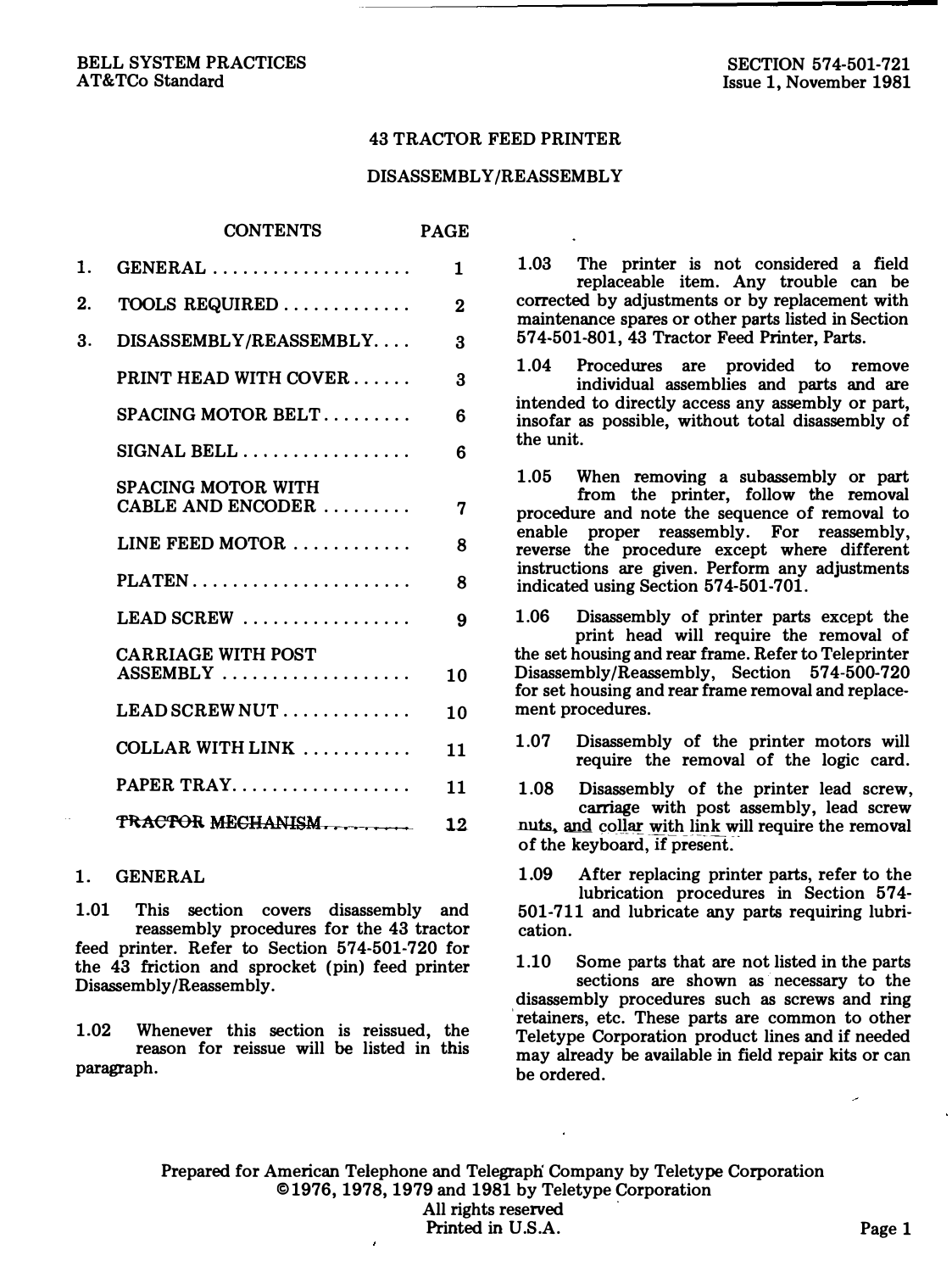i.

1.11 When ordering replaceable parts or components, unless otherwise specified, prefix each part number with the letters "TP" (ie, TP410055).

1 .12 Reference in the procedures to left and right, up or down, and top or bottom, etc, refer to the printer in its normal operating position.

### 2. TOOLS REQUIRED

2.01 The following tools may be required when performing the printer disassembly and reassembly procedures. Most of these items should normally be present in standard maintenance tool kits.

| Part No. | Description                   |
|----------|-------------------------------|
| 75765    | Hook, Pull Spring             |
| 95368    | Screwdriver, 1/8 Inch, 2 Inch |
|          | <b>Blade</b>                  |
| 100704   | Screwdriver w/Clip, 10 Inch   |
|          | Blade                         |

| Part No. | $\bold{Description}$                         |
|----------|----------------------------------------------|
| 100982   | Screwdriver w/Clip, 1/4 Inch<br>6 Inch Blade |
| 108285   | Pliers, Long-Nose                            |
| 110271   | Wrench, Hex Key                              |
| 124682   | Wrench, Hex Key                              |
| 125752   | Wrench, 3/16 Inch Socket                     |
| 129534   | Wrench, Open End, 3/16 Inch<br>and 1/4 Inch  |
| 129536   | Wrench, Open End, 7/16 Inch<br>and 1/2 Inch  |
| 135676   | Handle                                       |
| 135677   | Bit, 1/4 Inch Socket                         |
| 135678   | Bit, 5/16 Inch Socket                        |
| 142554   | Hook, Pull Spring                            |
| 142555   | Hook, Push Spring                            |
| 151392   | Tweezers                                     |
| 152835   | Wrench, Open End, 5/16 Inch<br>and 3/8 Inch  |
| 407326   | Extractor, I.C.                              |

 $\mathbf{r}$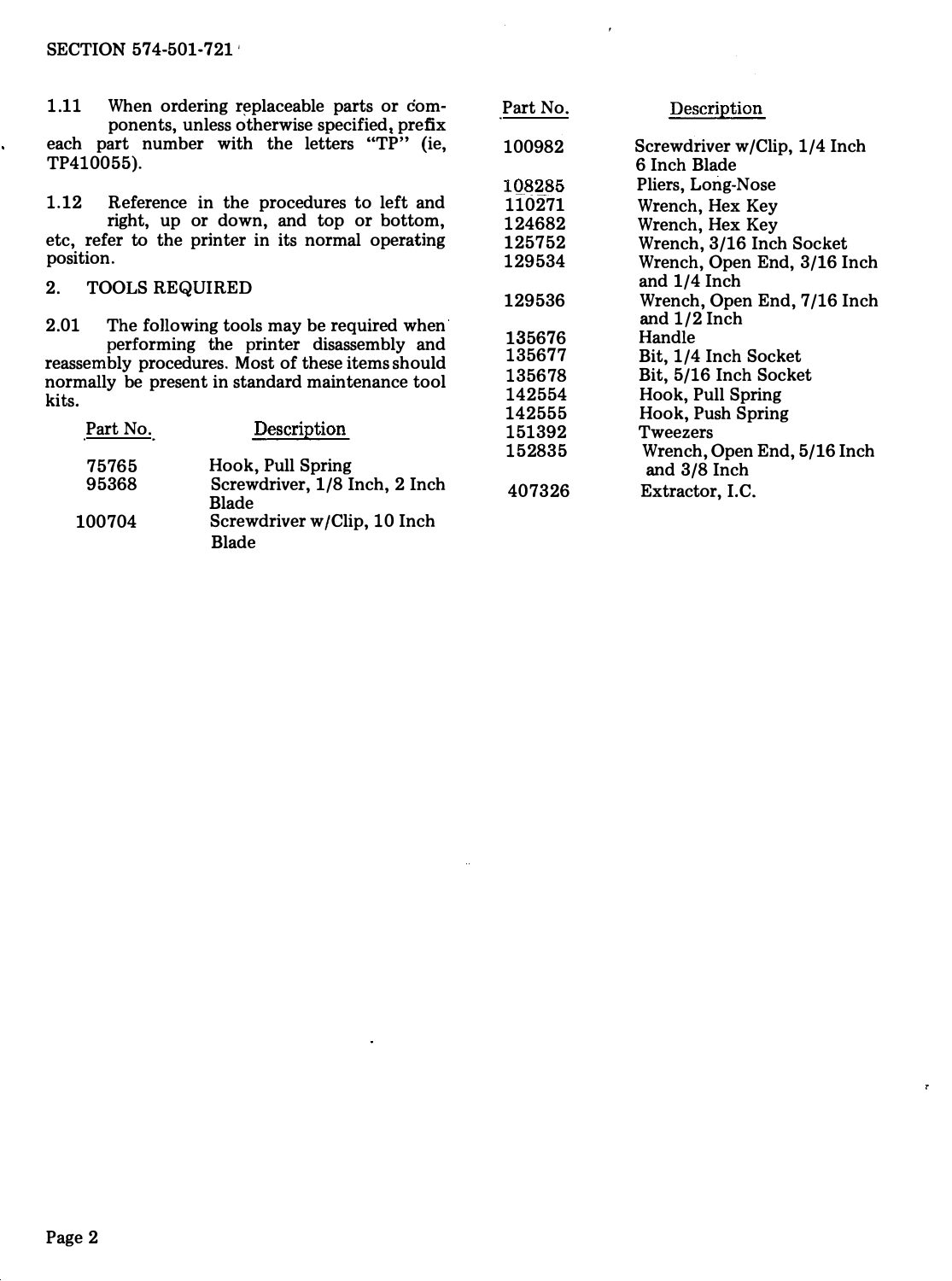### 3. DISASSEMBLY/REASSEMBLY

## PRINT HEAD WITH COVER

3.01 To remove the print head with cover:

Caution: When handling loose print heads, care must be taken to prevent print head cable connector pins from being bent.

Note: Print head removal and replacement is also shown in Teleprinter Disassembly/Reassembly, Section 574-500-720.





Move retaining clip on locking handle  $6)$ extension protruding from left side of carriage wall approximately 1/4 inch away from wall. (Pry with screwdriver.)



®Disengage print head from roll pin on end of link. Remove print head.



 $\overline{3}$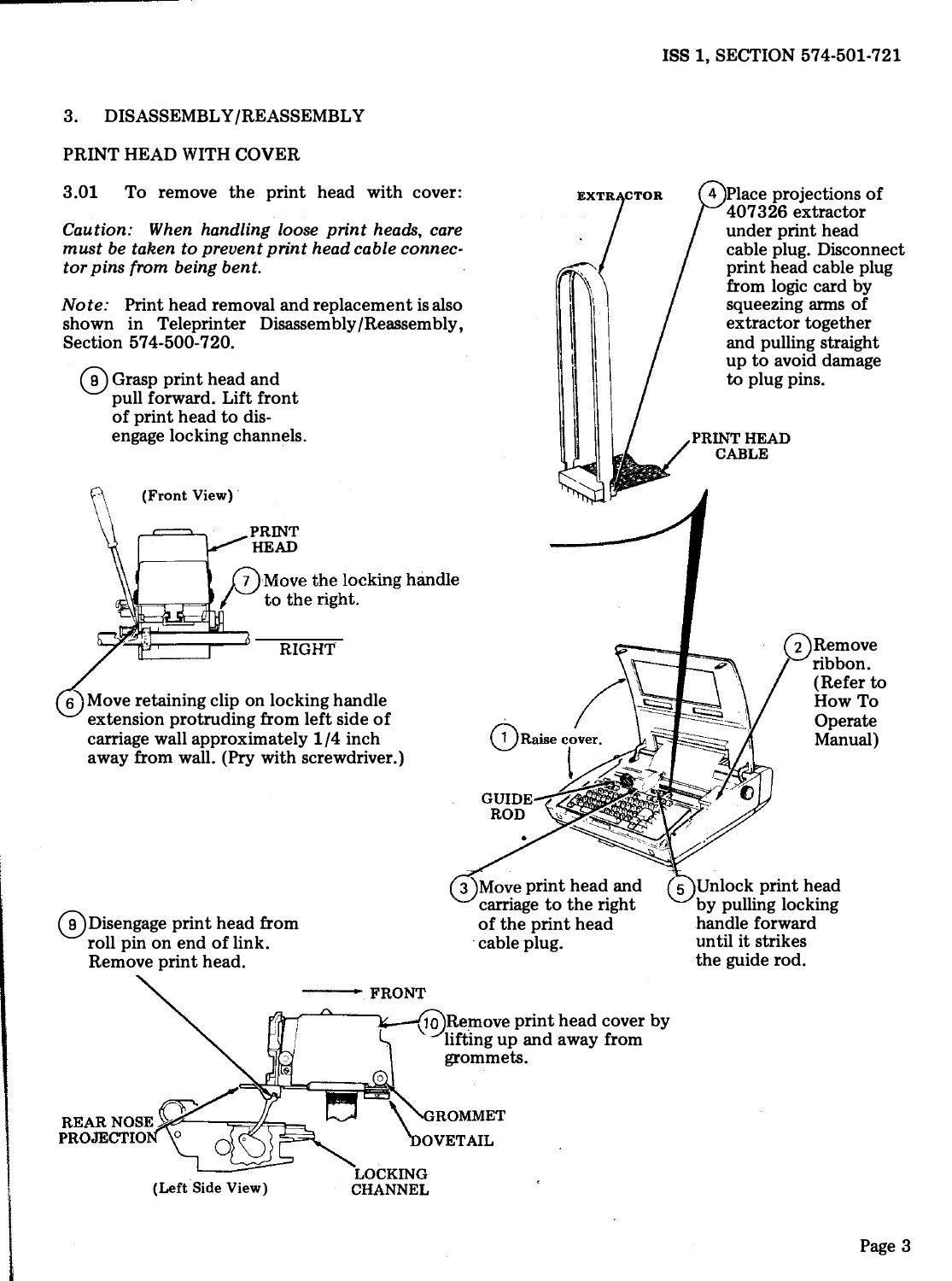#### SECTION 574-501-721



(Left View)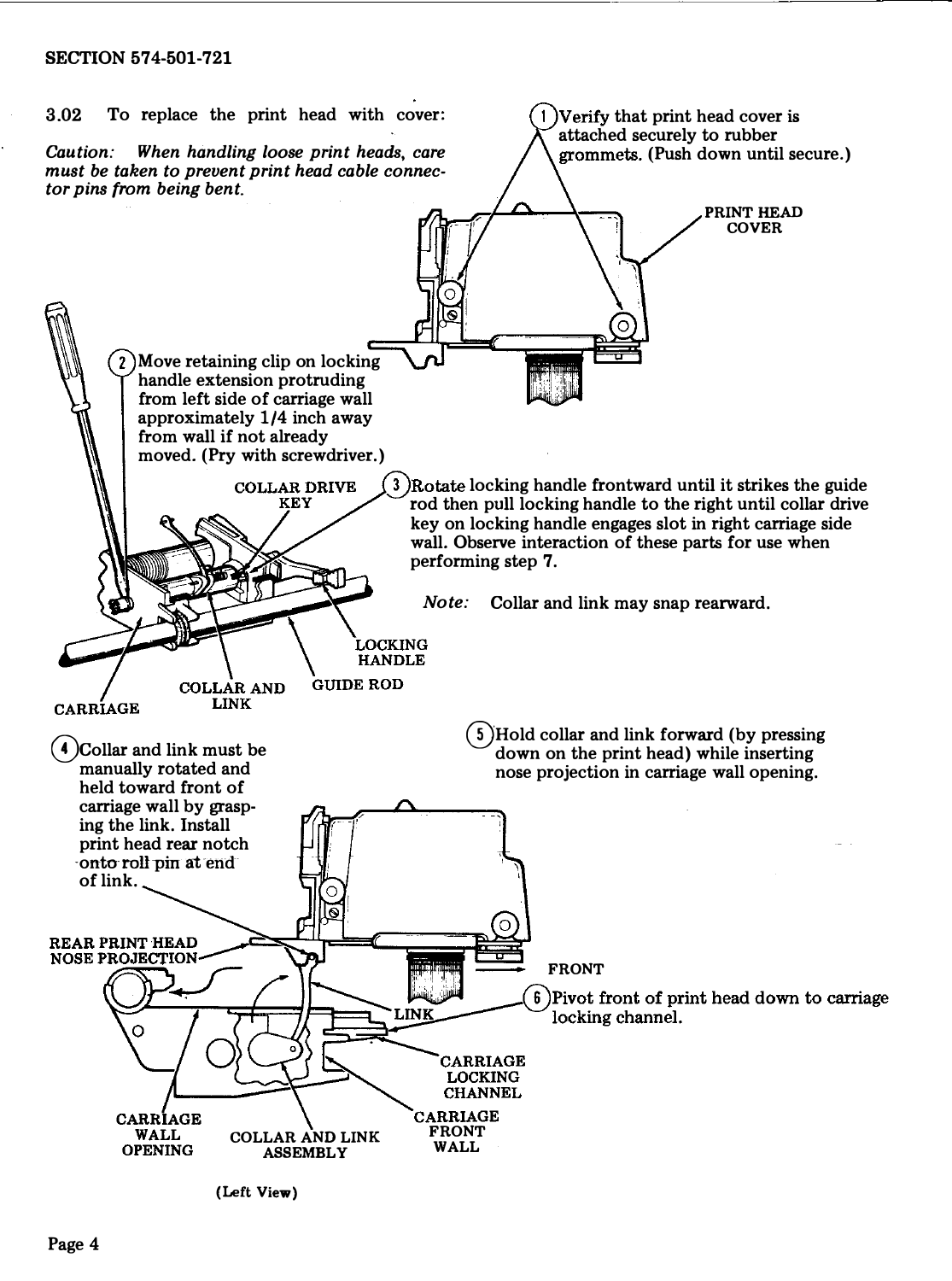

10) Check that no connector pins are bent and carefully connect the print head cable plug to the logic card. Make sure cable does not touch left side frame when the carriage moves fully left.

@ Install ribbon. (Refer to How To Operate Manual or label under cover.)

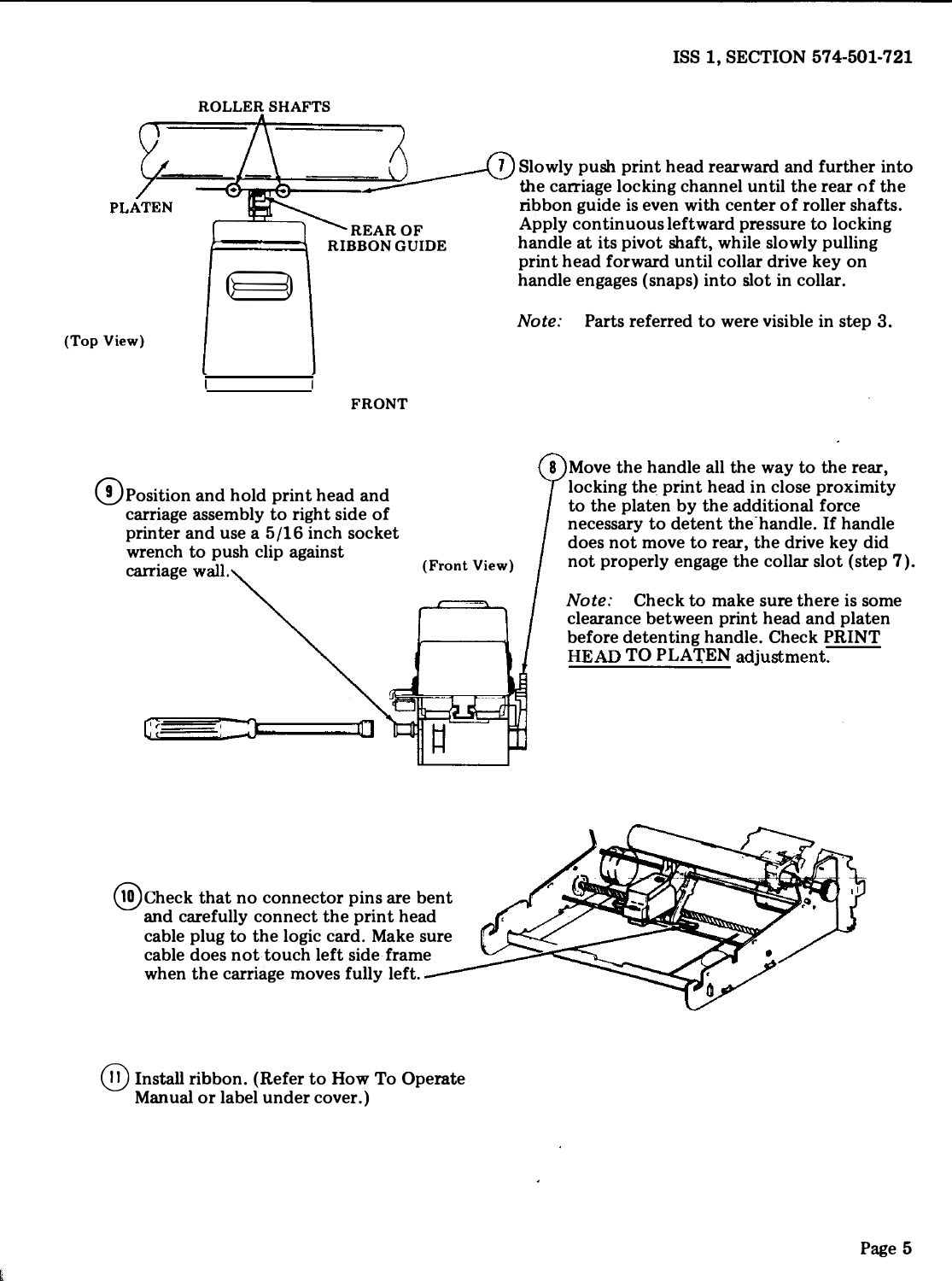### SPACING MOTOR BELT

3.03 To remove the spacing motor belt:



### SIGNAL BELL

3.04 To remove the signal bell:

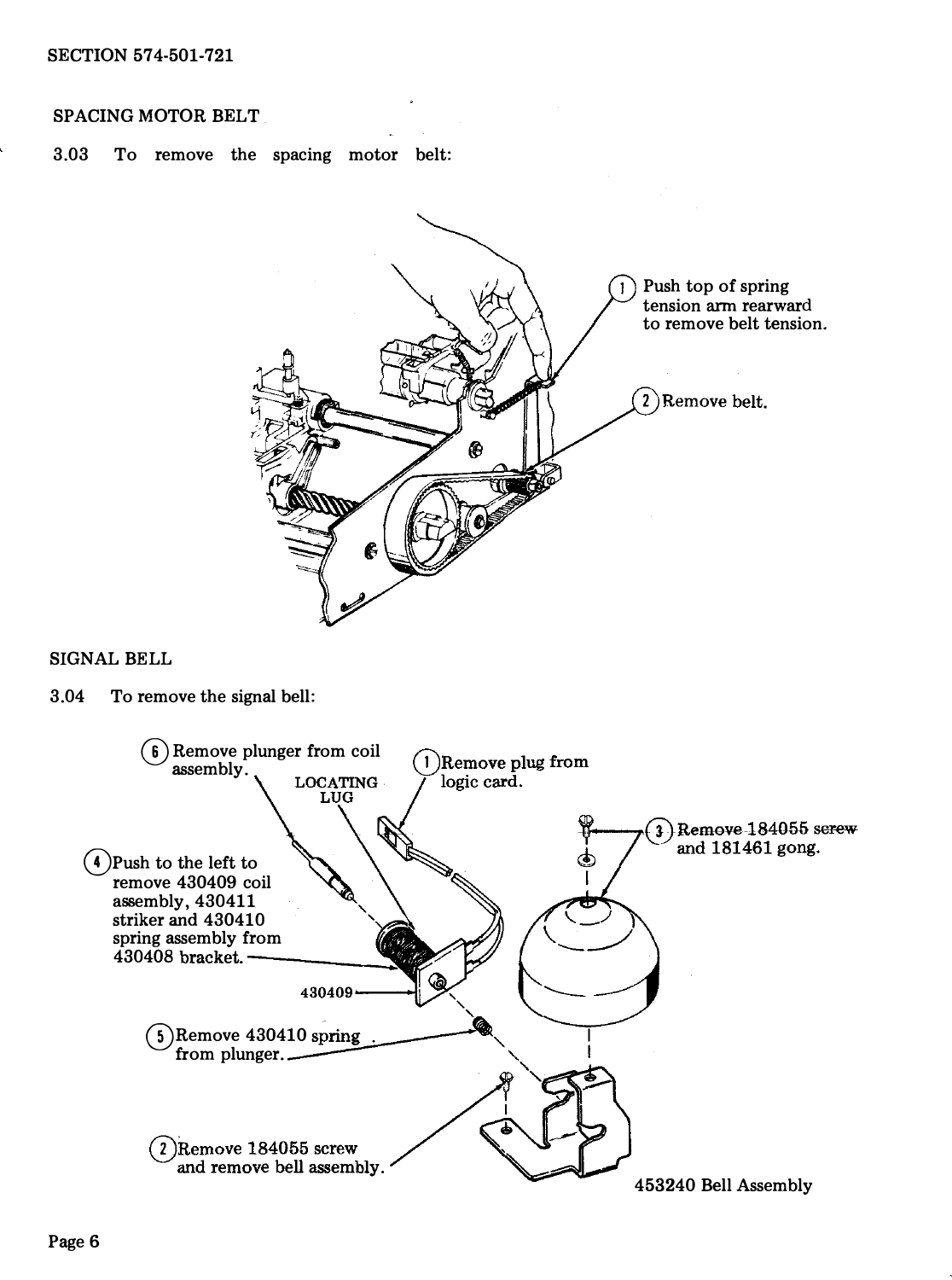

Note: In reassembly, make sure disc does not rub on encoder assembly.

will deform encoder disc causing it to rub against the encoder.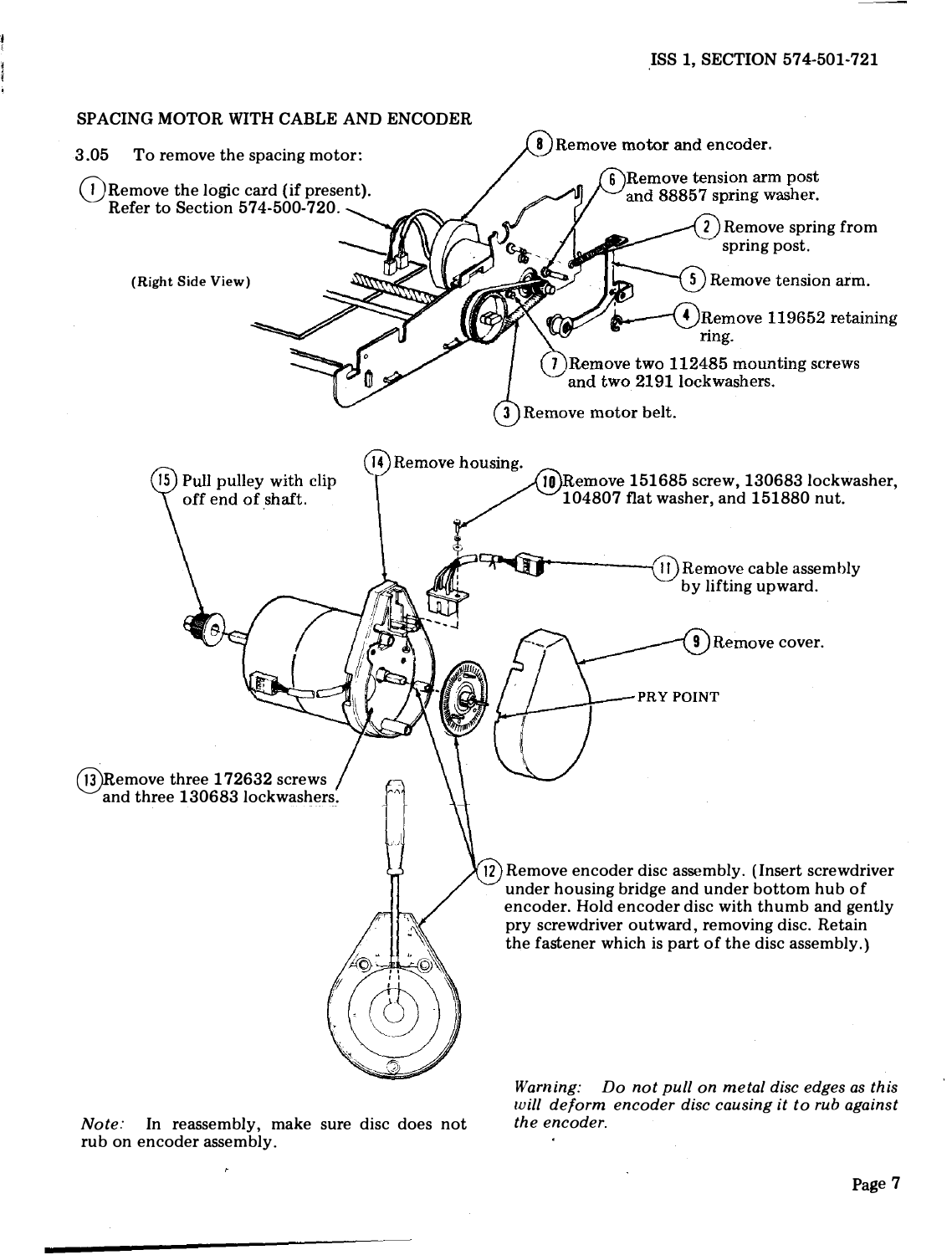

\*Clutch drive must be engaged with coupler when coupler set screws are tightened. Perform PLATEN ENDPLAY adjustment.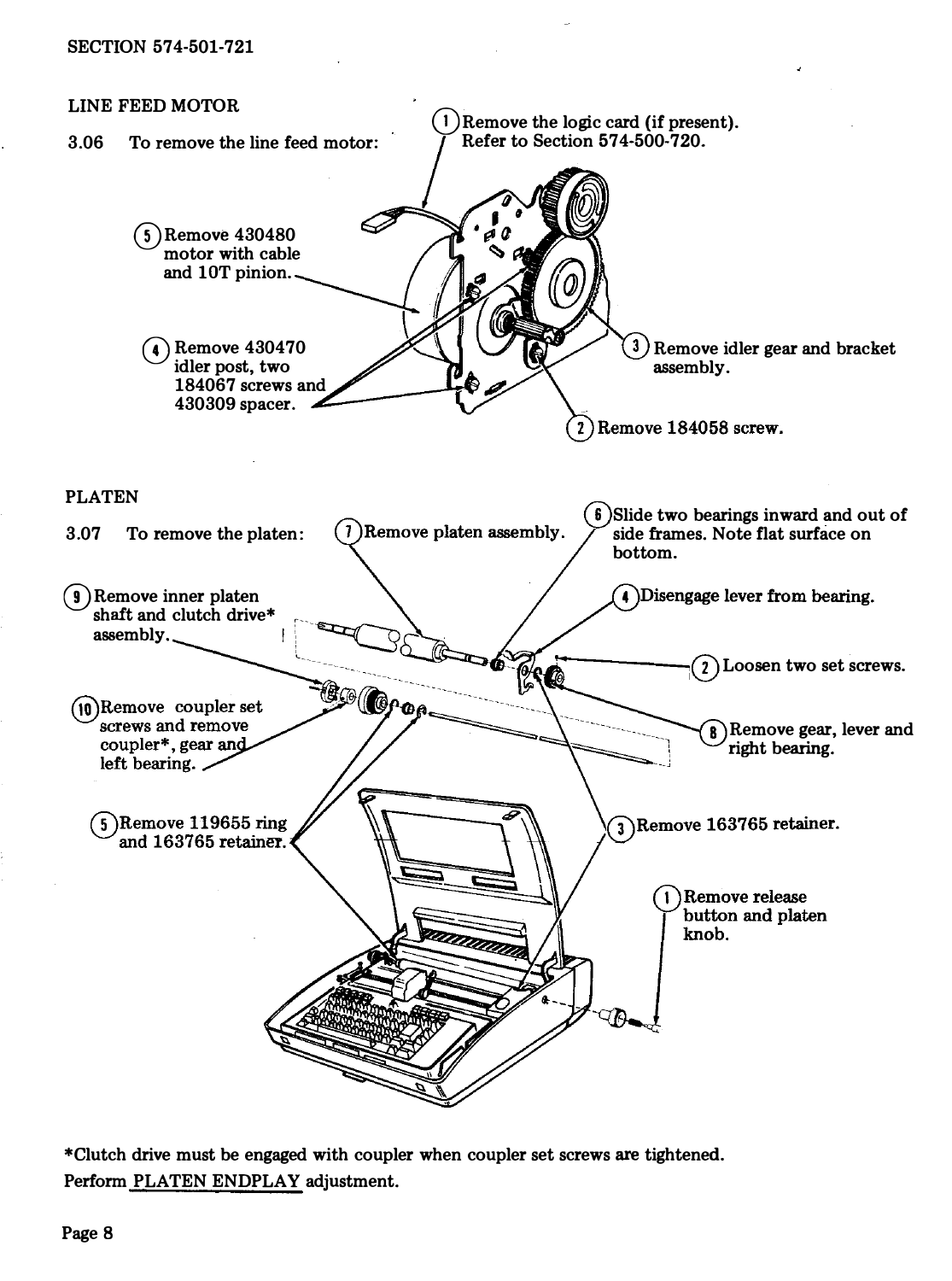## LEAD SCREW

3.08 To remove the lead screw:

 $\overline{r}$ 

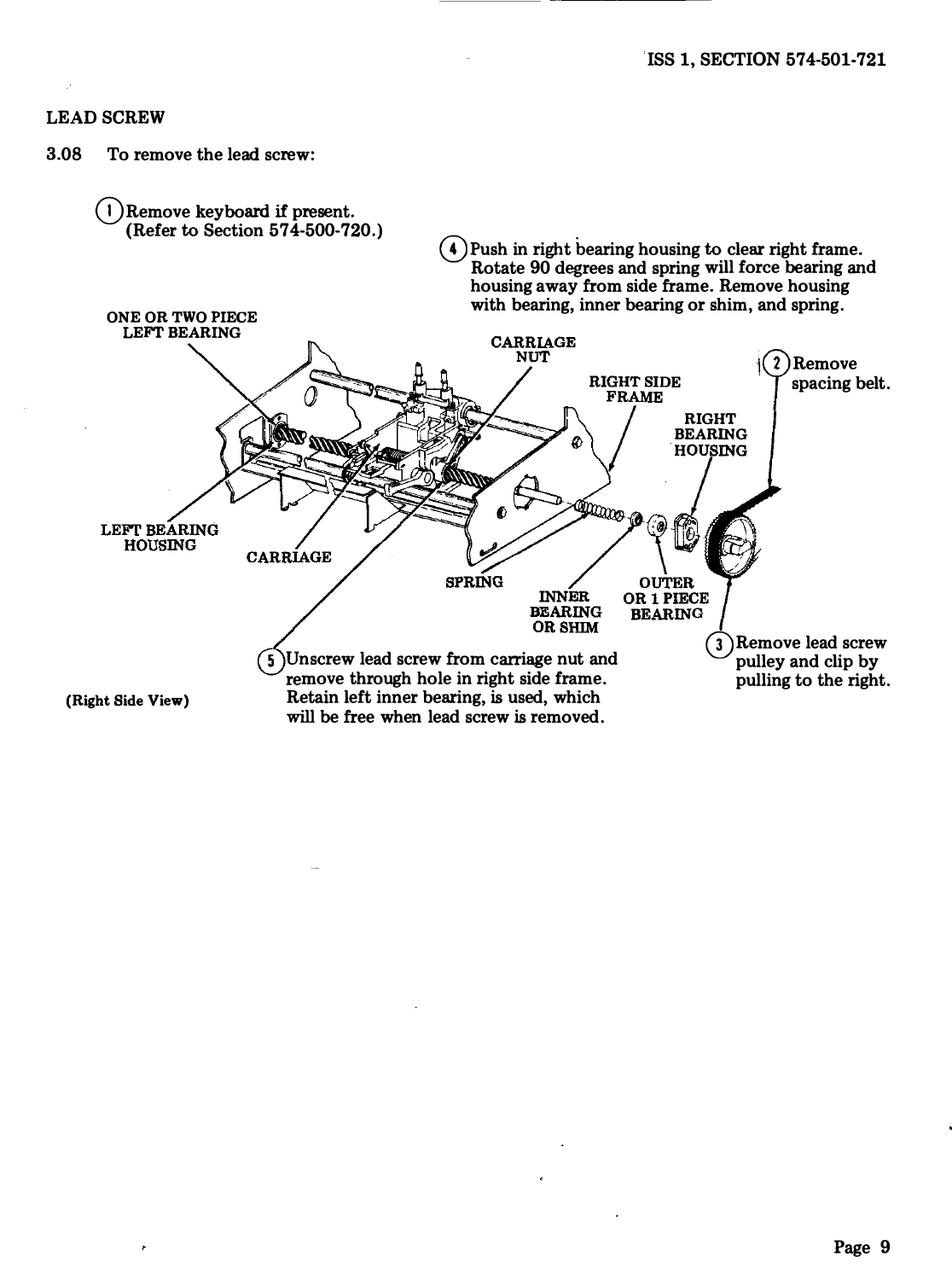## CARRIAGE WITH POST ASSEMBLY

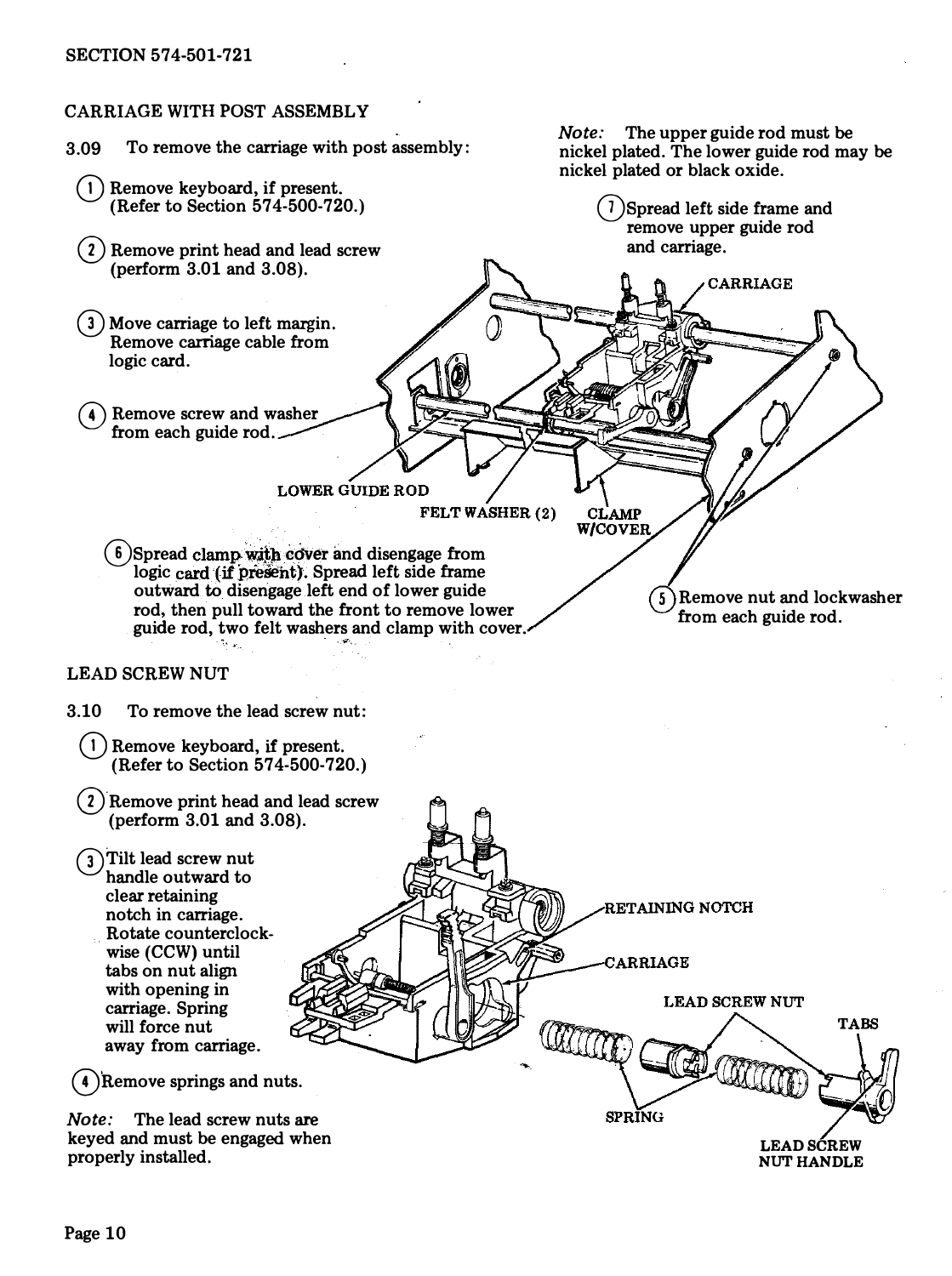# COLLAR WITH LINK

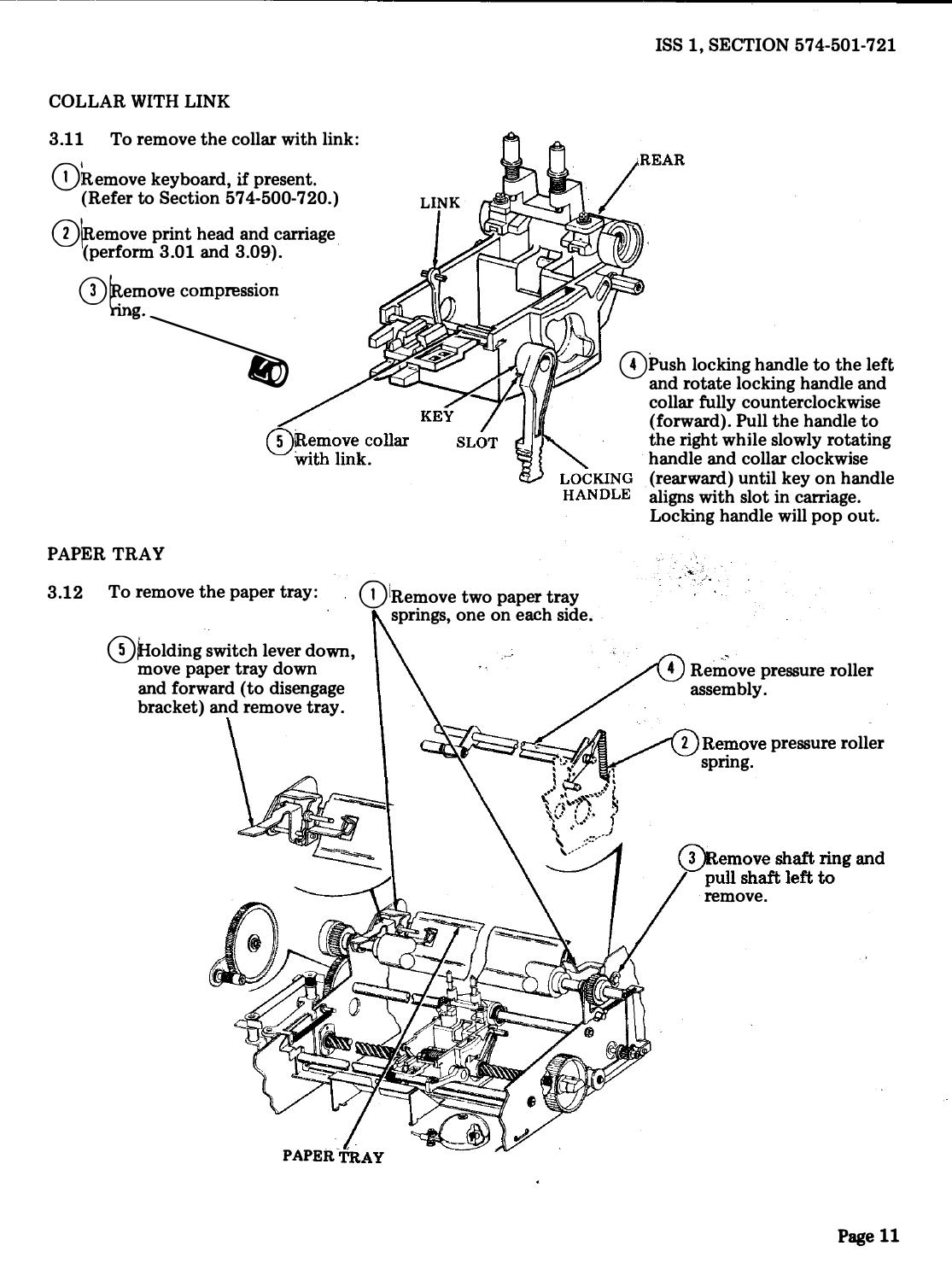## TRACTOR MECHANISM

3.13 (a) To remove the tractor mechanism:



3.13 (b) To disassemble the tractor mechanism:

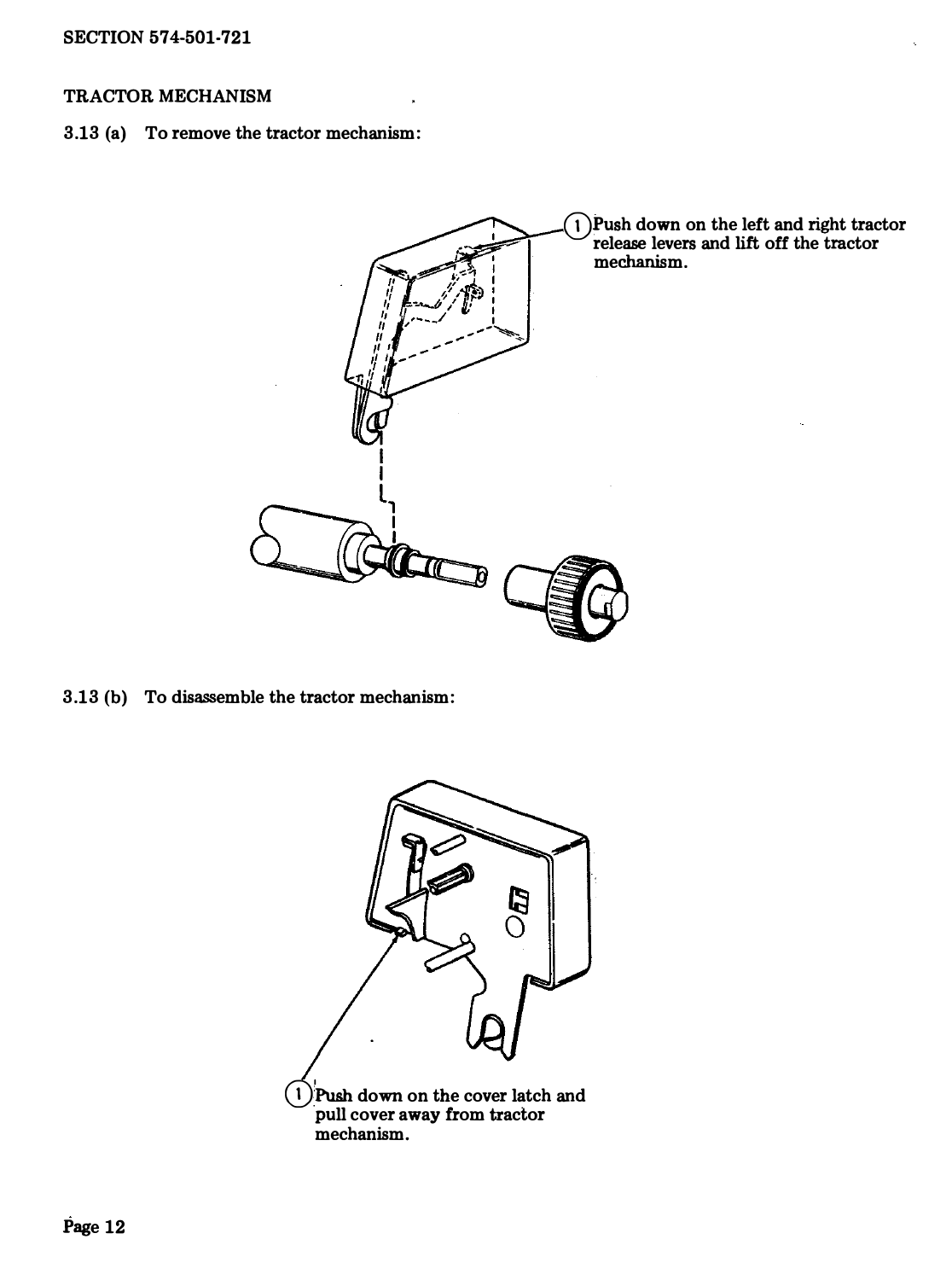